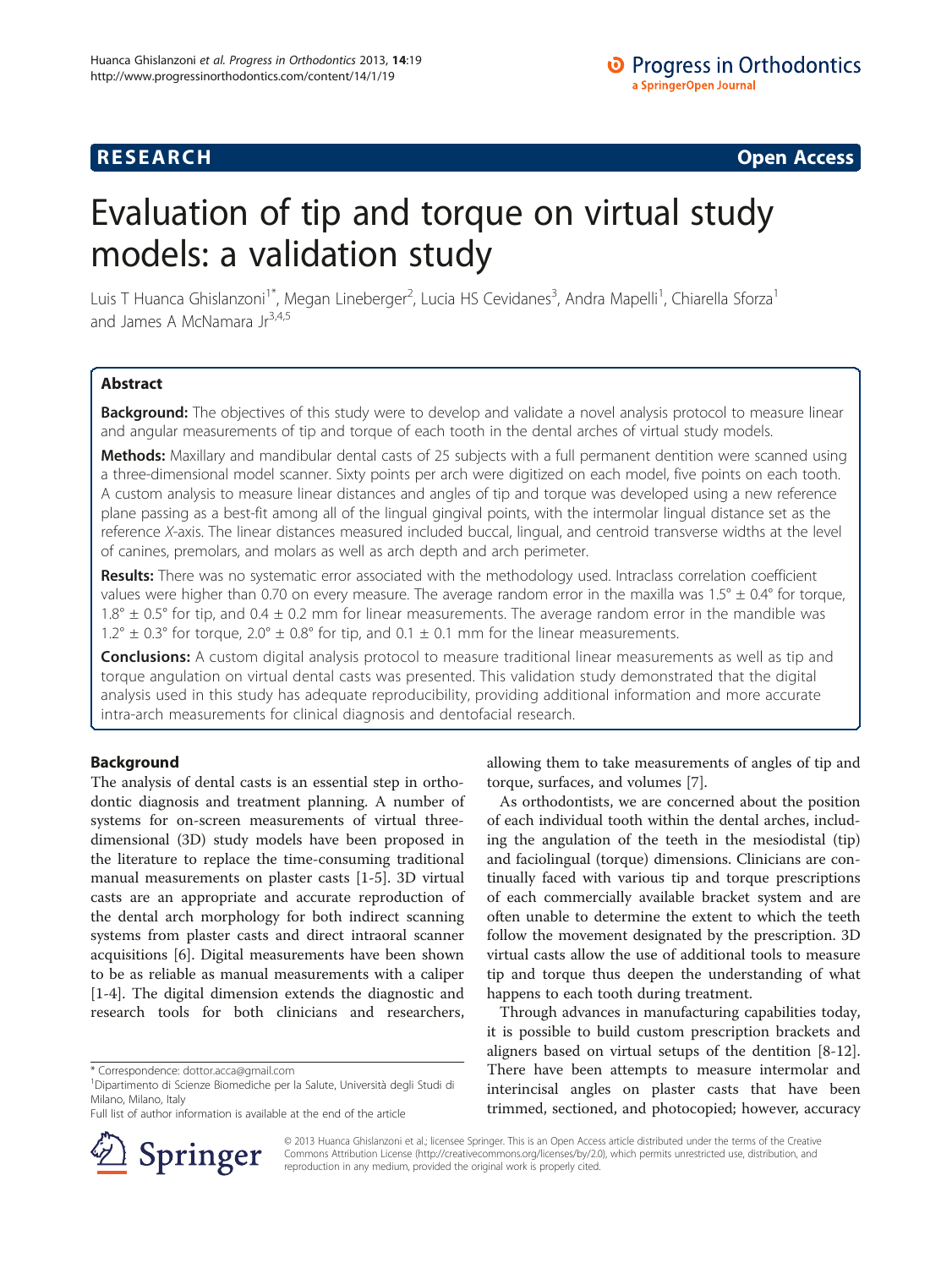is difficult to achieve using this approach [\[13\]](#page-5-0). For example, questions have arisen regarding the accuracy of the work of Andrews [\[14\]](#page-5-0) on tip and torque measured with a protractor because a repeatability test was not reported in his original work. More recent studies [[15-17](#page-5-0)] have repeated Andrews' work on different samples; however, their aim was to compare the findings concerning average tip and torque values rather than evaluating the accuracy of the methodology. Where reported, a fairly high range of variability (1.3° to 4.0°) was found [[16\]](#page-5-0).

Due to the irregular convexity of the facial surface of a tooth, it is difficult to measure the inclination reliably with the methodology used in previous studies [\[15](#page-5-0)]. Early attempts have been made to create a more precise custom analysis that provides tip and torque data by digital acquisition of points through a magnetic field [[18\]](#page-5-0). These data do not reflect how orthodontists define tip and torque because the studies described the inclination of the facial axis of the clinical crown (FACC) on the X- and Y-axes of a XYZ reference system. To measure the tip and the torque of each tooth requires a customized reference system.

The aims of the present study were to develop and validate a custom digital dental analysis to measure traditional linear measurements (e.g., transverse width, arch depth), as well as angular measurements of tip and torque of each tooth on virtual study models. Specifically, the validation of the analysis proposed in this study was performed to test its reproducibility as a diagnostic and research tool.

## **Methods**

#### Subjects and methods

Sample size was determined on the basis of a pilot study [[19\]](#page-5-0). In order to detect an effect size of 0.6 for the average tip and torque angles, with a desired power of 0.80 and an alpha of 0.05, the sample size should be at least 24 dental casts. Maxillary and mandibular dental casts of 25 subjects (13 males, 12 females; age range 12 to 18 years) with a full permanent dentition through the first molars, no dental anomalies or craniofacial syndromes, and no cast restorations or cuspal coverage were selected from a parent sample of 60 subjects. The second molars often were absent or erupting and therefore were excluded from the analysis. In total, 25 maxillary dental arches and 25 mandibular dental arches from the same subjects were available to test the validity of the virtual analysis of the dentition. The study protocol was approved by the local ethic committee and all the analyzed individuals gave their informed consent to the experiment.

The dental casts were scanned by way of the ESM/ 3ShapeTMR-700 three-dimensional model scanner (ESM Digital Solutions, Dublin, Ireland) and converted into .stl

files. The VAM software (Vectra, Canfield Scientific, Fairfield, NJ, USA) was used to edit the files by placing 60 points per arch, according to the following protocol.

## Point digitization

The 60 points (Figure 1) were digitized according to the following guidelines:

- Five points were taken for each tooth: the mesial and distal points of the occlusal surface, the gingival and occlusal limits of the buccal FACC [\[14\]](#page-5-0), and the gingival limit of the lingual FACC (continuation of the buccal FACC on the lingual surface).
- The most mesial and distal points of the occlusal surface of each tooth were digitized. The term occlusal surface is appropriate for molars and premolars, while for incisors, it is represented by the incisal edge and for the canines the canine ridges.
- For incisors, canines, and premolars, the buccal and lingual FACCs were identified three-dimensionally as the lines passing through the most prominent portion of the buccal surfaces and their projection onto the lingual surfaces. For molars, the buccal and lingual FACCs corresponded to the dominant vertical grooves on the buccal and lingual surfaces of

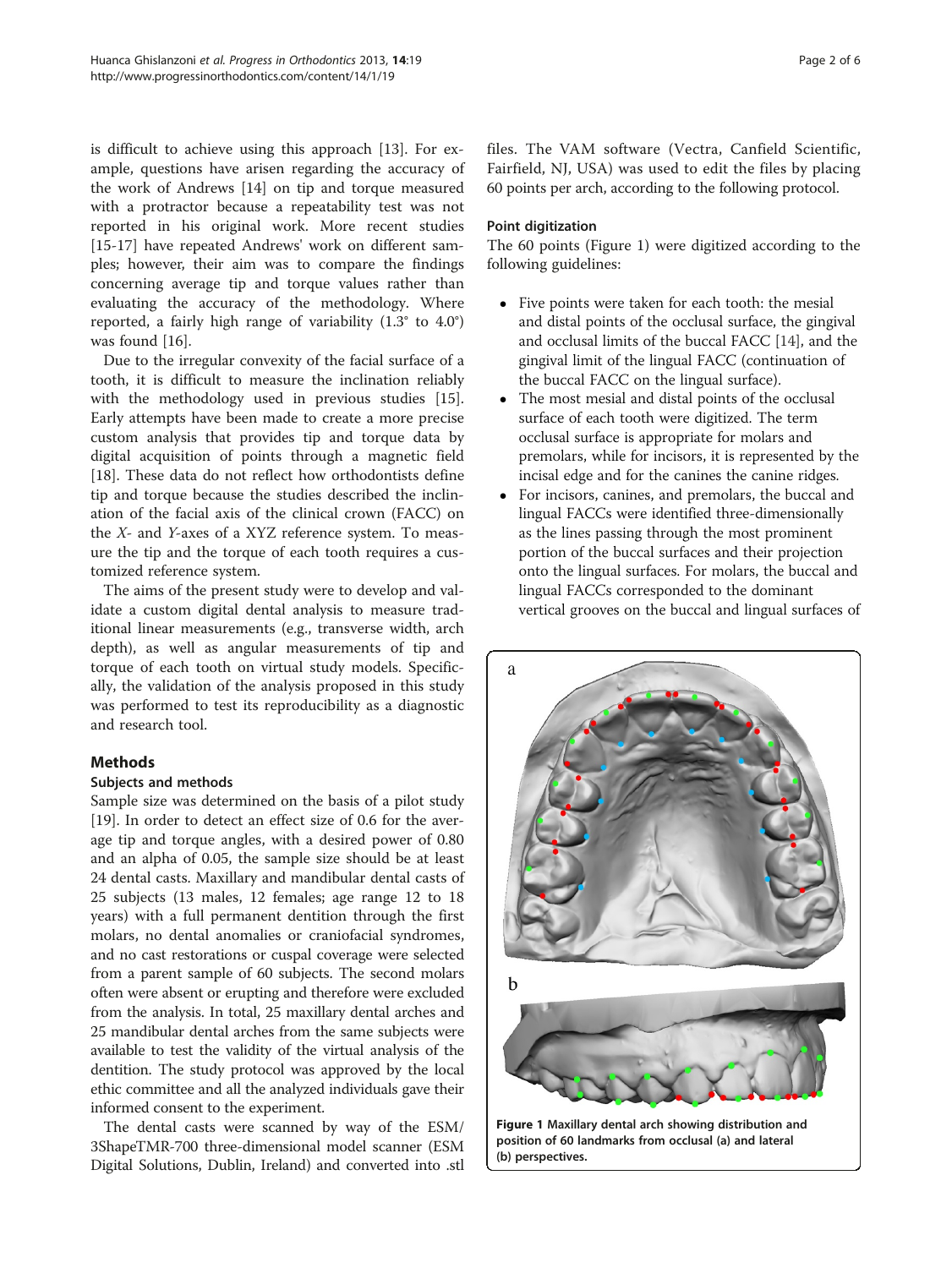the crown, respectively. Gingival and occlusal limits of both the buccal and the gingival FACCs limit the lingual FACC and then were digitized.

After checking for the consistency of point order [\[20](#page-5-0)], the operator exported the point coordinates (XYZ) as a .txt file. Digitization of landmarks was repeated at a one-month interval by the same operator to assess intraoperator repeatability. The data were then imported into Excel spreadsheets (Microsoft Excel, Microsoft, Redmond, WA, USA) for the dental and statistical analyses.

#### Dental analysis

A custom analysis to measure linear distances and angles incorporated a customized Excel file. In here, the scanner allocated a reference system to the digitized points randomly; it was necessary to re-establish a reference system related to the virtual dental cast. The new reference plane for both maxillary and mandibular dental casts was calculated as the plane passing through the intersection of the lingual developmental groove of the first permanent molar with the gingival margin (gingival limits of the lingual FACCs of the molars) and the calculated centroid of the gingival limits of the lingual FACCs of all the teeth (excluding ectopic canines when that condition occurred).

The reference plane can be described as a best-fit plane among all of the lingual points, with the intermolar lingual distance set as the reference X-axis. This reference plane was constructed nearly parallel to the occlusal plane, avoiding variability due to tooth position and torque and curve of Spee, or curve of Wilson (Figure 2). The X-axis represented the transverse dimension, the Y-axis represented the sagittal dimension, and the Z-axis (perpendicular to the XY plane) represented the vertical dimension. All points were converted to the new reference plane through a three-dimensional rotational matrix.

Linear measurements were performed at this stage, while angular measurements required further computation.

#### Angular measurements

Torque was measured as the labiolingual inclination of the FACCs and tip as the mesiodistal inclination of the FACCs relative to the reference plane. An individual tooth coordinate system, which follows each tooth, was necessary to determine such values. The mesial and distal points of each tooth were used for a second rotation of the XY plane, which determined the custom coordinate system for each tooth. The angles of torque and tip were then calculated using trigonometry. Lastly, a positive or negative sign was associated to the angle according to the same convention used for the bracket prescription (torque positive to the buccal and negative



to the lingual, tip positive to the mesial and negative to the distal).

#### Linear measurements

The linear distance measures included buccal, lingual, and centroid transverse widths at the level of canines, premolars, and molars as well as arch depth and arch perimeter. Three different transverse dimensions were measured for each pair of homologous teeth from canines to first molars: the transverse vestibular distance (TV), the transverse lingual distance (TL), and the transverse bodily distance (TB). The TV was calculated as the distance between the occlusal limits of the buccal FACCs of homologous teeth. The TL was calculated as the distance between the gingival limits of the lingual FACCs of the homologous teeth. The TB was calculated as the distance between the three-dimensional centroids of the homologous teeth.

To determine the centroid of the canines, premolars, and first molars, the midpoints of two lines passing from the mesial and distal landmarks (MD) and the gingival buccal and lingual limits (BL) of the FACCs were calculated. The midpoint of a line passing through these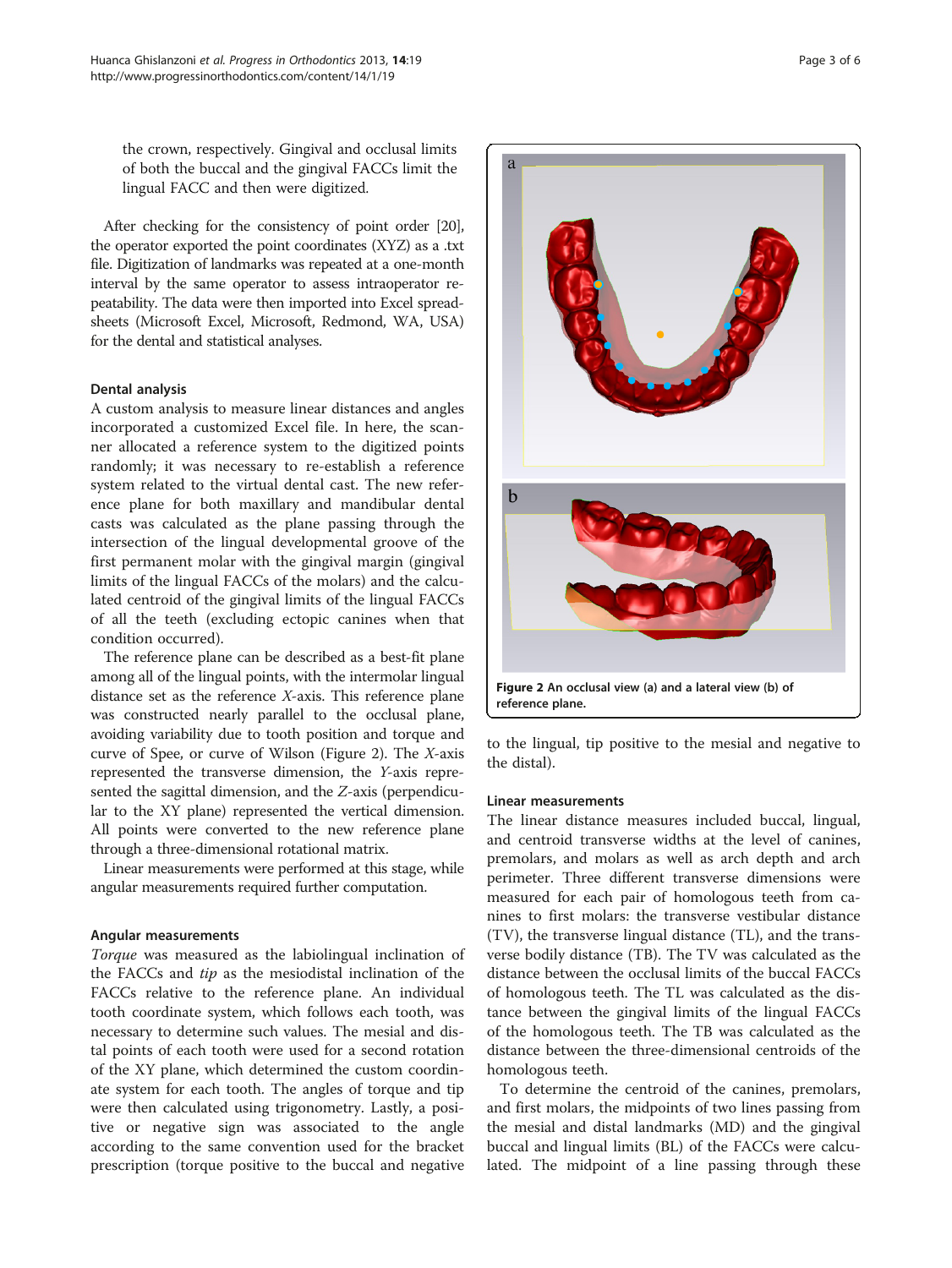previously determined midpoints (MD and BL) was then determined. It was assumed that the centroid was the 'center of mass' of the clinical crown.

Arch depth was determined by measuring the length of a perpendicular line constructed from the mesial contact point of the central incisors to a line connecting the mesial points of the first molars [\[21\]](#page-5-0). The mesial contact point of the central incisors was calculated as the midpoint between the mesial points of the central incisors.

Arch perimeter was calculated as the sum (on the XY plane) of six segments (three per quadrant) extending from the mesial point of first molars to the mesial point of first premolars, from the mesial point of the first premolars to the distal point of lateral incisors, and from the distal point of lateral incisors to the mesial contact point of the central incisors. Arch depth and arch perimeter were calculated as a projection of the defined segments on the horizontal plane (XY plane), as defined in the literature [\[13,21\]](#page-5-0). The set of calculated measures is shown in Table 1.

#### Statistical analysis

All dental casts for the 25 subjects were digitized twice by a single operator. The second digitization was repeated one month after the first digitization. Descriptive statistics were calculated for each linear and angular measurement at the two observation times. A normal distribution of data from both the first and second acquisitions was assessed through a Shapiro-Wilk test. A t test for paired samples ( $p < 0.05$ ) was performed to assess the presence of systematic errors between the two observations.

Intraclass correlation coefficient with a two-way random effect model also was applied, checking for consistency between the two scores of the same rater. Intraclass correlation coefficient (ICC) values between 0.70 and 0.80 indicate a strong agreement while values greater than 0.80 indicate an almost perfect agreement between the two observations. To assess for repeatability and consistency of the dental cast analysis, the method error was calculated through the 'method of moments' estimator (MME) [\[22](#page-5-0)] and the relative error magnitude (REM) [\[23](#page-5-0)]. The mean and standard deviation of the random error for torque, tip, and linear measurements of the maxilla and of the mandible were calculated.

## Results

Tables 1 and [2](#page-4-0) report the statistics relative to the systematic and random error for each angular and linear value of the maxilla and of the mandible, respectively. There was no systematic error; ICC values were higher than 0.70 on every measure.

The average random error in the maxilla was 1.5°  $(\pm 0.4^{\circ})$  for torque measures and 1.8°  $(\pm 0.5^{\circ})$  for tip measures. The average random error for the linear measurements in the maxilla was  $0.4$  mm  $(\pm 0.2$  mm).

|  |  |  |  |  |  | Table 1 Statistics for the maxillary dentition |
|--|--|--|--|--|--|------------------------------------------------|
|--|--|--|--|--|--|------------------------------------------------|

| Measure        |    | T test | ICC  | <b>MME</b> | RME (%) |
|----------------|----|--------|------|------------|---------|
| Torque         | 11 | 0.26   | 0.98 | 0.9        | 1.0     |
|                | 12 | 0.56   | 0.98 | 1.2        | 1.3     |
|                | 13 | 0.92   | 0.98 | 1.7        | 1.9     |
|                | 14 | 0.18   | 0.94 | 1.6        | 2.1     |
|                | 15 | 0.34   | 0.96 | 1.5        | 2.1     |
|                | 16 | 0.98   | 0.87 | 1.7        | 2.3     |
|                | 21 | 0.64   | 0.98 | 1.1        | 1.1     |
|                | 22 | 0.88   | 0.98 | 2.2        | 2.4     |
|                | 23 | 0.54   | 0.97 | 1.3        | 1.5     |
|                | 24 | 0.72   | 0.96 | 2.2        | 2.9     |
|                | 25 | 0.80   | 0.96 | 1.4        | 1.9     |
|                | 26 | 0.86   | 0.92 | 1.5        | 2.1     |
| Tip            | 11 | 0.90   | 0.92 | 2.0        | 2.1     |
|                | 12 | 0.49   | 0.94 | 1.4        | 1.5     |
|                | 13 | 0.12   | 0.90 | 1.5        | 1.6     |
|                | 14 | 0.96   | 0.84 | 1.6        | 1.7     |
|                | 15 | 0.45   | 0.81 | 1.8        | 2.0     |
|                | 16 | 0.05   | 0.90 | 1.5        | 1.6     |
|                | 21 | 0.89   | 0.89 | 1.6        | 1.7     |
|                | 22 | 0.07   | 0.93 | 1.3        | 1.3     |
|                | 23 | 0.14   | 0.94 | 2.6        | 2.7     |
|                | 24 | 0.51   | 0.92 | 1.5        | 1.6     |
|                | 25 | 0.41   | 0.78 | 2.2        | 2.4     |
|                | 26 | 0.80   | 0.72 | 2.8        | 3.0     |
| $3$ to $3$     | TV | 0.97   | 0.98 | 0.3        | 0.7     |
|                | TL | 0.37   | 0.98 | 0.5        | 1.9     |
|                | TB | 0.67   | 0.97 | 0.2        | 0.7     |
| 4 to 4         | TV | 0.90   | 0.99 | 0.5        | 1.4     |
|                | TL | 0.63   | 0.99 | 0.4        | 1.5     |
|                | TB | 0.23   | 1.00 | 0.4        | 1.2     |
| $5$ to $5$     | TV | 0.47   | 0.99 | 0.5        | 1.2     |
|                | TL | 0.84   | 0.99 | 0.3        | 1.0     |
|                | TB | 0.19   | 1.00 | 0.3        | 0.9     |
| $6$ to $6$     | TV | 0.95   | 0.98 | 0.2        | 0.5     |
|                | TL | 0.08   | 1.00 | 0.2        | 0.6     |
|                | TB | 0.09   | 0.99 | 0.2        | 0.5     |
| Arch depth     |    | 0.59   | 0.99 | 0.3        | 1.0     |
| Arch perimeter |    | 0.60   | 1.00 | 0.8        | 1.1     |

MME is the method error, and its values are in degrees for tip and torque and mm for all the other measurements. RME is the relative error magnitude.

The average random error in the mandible was 1.2°  $(\pm 0.3^{\circ})$  for the torque measures and 2.0° ( $\pm 0.8^{\circ}$ ) for the tip measures. The average random error for the linear measurements in the mandible was  $0.1$  mm  $(\pm 0.1$  mm).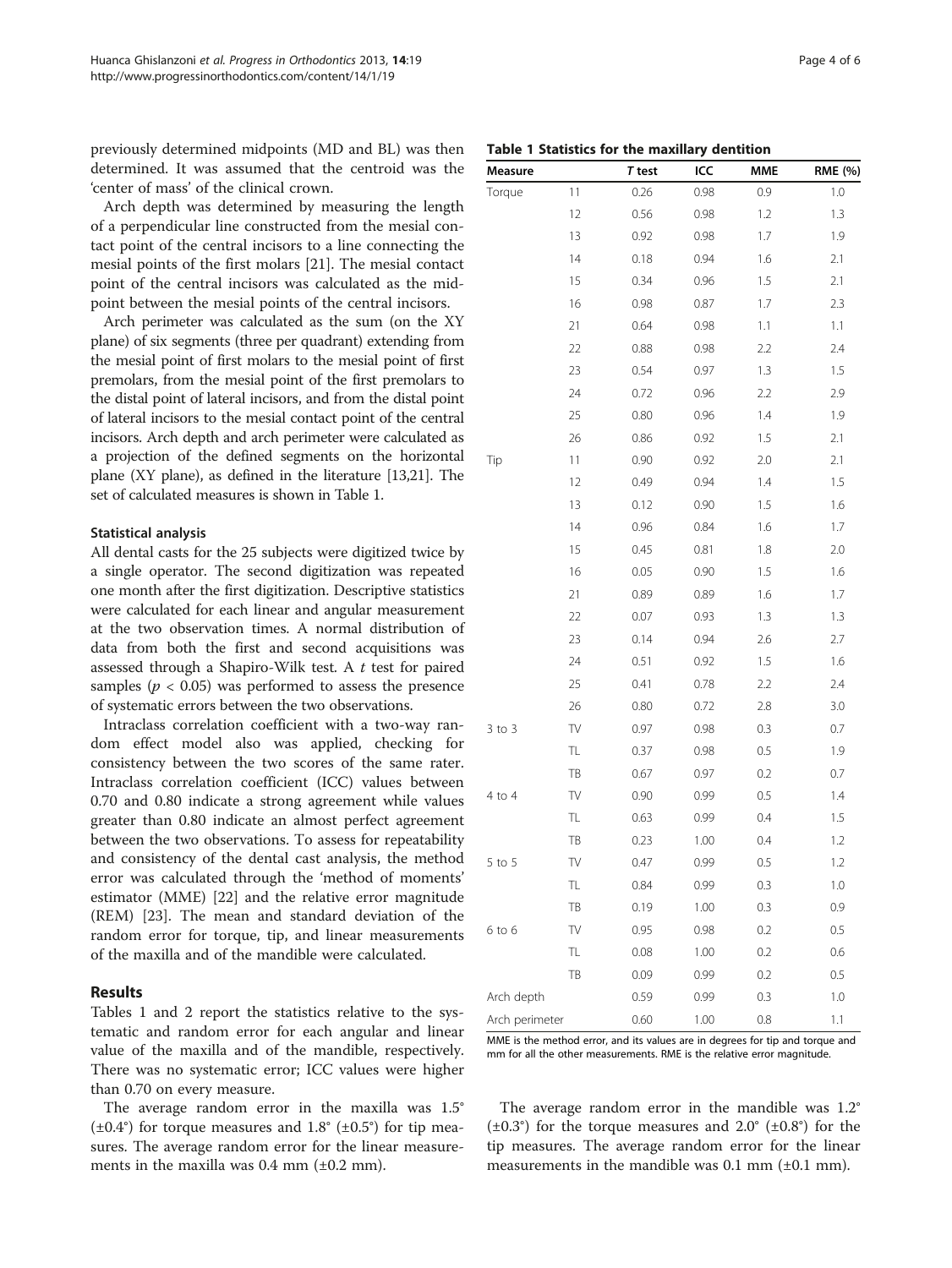<span id="page-4-0"></span>Table 2 Statistics for the mandibular dentition

| <b>Measure</b> |                          | <b>T</b> test | ICC  | <b>MME</b> | RME (%) |
|----------------|--------------------------|---------------|------|------------|---------|
| Torque         | 31                       | 0.24          | 0.98 | 0.8        | 0.9     |
|                | 32                       | 0.87          | 0.99 | 0.8        | 1.0     |
|                | 33                       | 0.96          | 0.97 | 1.2        | 1.7     |
|                | 34                       | 0.24          | 0.95 | 1.5        | 2.2     |
|                | 35                       | 0.84          | 0.98 | 1.2        | 2.1     |
|                | 36                       | 0.09          | 0.95 | 1.4        | 2.9     |
|                | 41                       | 0.17          | 0.98 | 0.9        | 1.0     |
|                | 42                       | 0.50          | 0.98 | 1.0        | 1.2     |
|                | 43                       | 0.45          | 0.96 | 1.2        | 1.6     |
|                | 44                       | 0.94          | 0.94 | $1.8\,$    | 2.6     |
|                | 45                       | 0.29          | 0.98 | 1.1        | 1.8     |
|                | 46                       | 0.38          | 0.94 | 1.6        | 3.3     |
| Tip            | 31                       | 0.16          | 0.77 | 1.1        | 1.2     |
|                | 32                       | 0.51          | 0.88 | 1.5        | 1.6     |
|                | 33                       | 0.80          | 0.81 | 1.9        | 2.1     |
|                | 34                       | 0.44          | 0.89 | 1.7        | 1.9     |
|                | 35                       | 0.17          | 0.89 | 1.8        | 1.9     |
|                | 36                       | 0.48          | 0.70 | 3.5        | 3.7     |
|                | 41                       | 0.23          | 0.92 | 1.1        | 1.2     |
|                | 42                       | 0.05          | 0.87 | 1.6        | 1.9     |
|                | 43                       | 0.80          | 0.77 | 2.0        | 2.2     |
|                | 44                       | 0.17          | 0.84 | 1.8        | 1.9     |
|                | 45                       | 0.24          | 0.87 | 2.1        | 2.2     |
|                | 46                       | 0.57          | 0.74 | 3.8        | 4.0     |
| $3$ to $3$     | $\mathbb{T}\!\mathsf{V}$ | 0.83          | 0.96 | 0.2        | 0.7     |
|                | TL                       | 0.97          | 0.91 | 0.2        | 0.9     |
|                | TB                       | 0.85          | 0.96 | 0.1        | 0.3     |
| 4 to 4         | TV                       | 0.67          | 0.98 | 0.2        | 0.6     |
|                | TL                       | 0.74          | 0.99 | 0.1        | 0.4     |
|                | TB                       | 0.58          | 0.99 | 0.1        | 0.2     |
| $5$ to $5$     | TV                       | 0.30          | 0.98 | 0.1        | 0.3     |
|                | TL                       | 0.61          | 0.98 | 0.1        | 0.3     |
|                | TB                       | 0.38          | 0.99 | 0.1        | 0.2     |
| $6$ to $6$     | TV                       | 0.09          | 0.98 | 0.2        | 0.5     |
|                | TL                       | 0.68          | 0.99 | 0.1        | 0.3     |
|                | TB                       | 0.79          | 0.98 | 0.1        | 0.2     |
| Arch depth     |                          | 0.13          | 0.98 | 0.1        | 0.4     |
| Arch perimeter |                          | 0.07          | 0.99 | 0.2        | 0.2     |

MME is the method error, and its values are in degrees for tip and torque and mm for all the other measurements. RME is the relative error magnitude.

## **Discussion**

This study described and tested the reproducibility of a custom dental analysis performed on virtual threedimensional study models. The shift from a standard

'caliper and protractor' analysis on plaster casts to a virtual three-dimensional analysis allows the introduction of new tools and measures in addition to the classic linear measures (transverse dimensions, arch depth, and arch perimeter).

The procedure proposed by Andrews [[14\]](#page-5-0) for measuring the FACCs inclinations was time consuming and required numerous steps for measuring the angulations and was potentially prone to error. According to the methodology proposed by Andrews, a 'functional' occlusal plane needed to be chosen, with the cast trimmed parallel to this occlusal plane. A protractor was used to measure the inclination of an axis tangent to a convex surface. This final step was the most controversial because the definition of a tangent to a convex, irregular surface might lead to inaccurate measures that are often difficult to replicate.

Using a similar methodology, Richmond and coworkers reported the range of error for the torque of the maxillary central incisors as 1.9° to 3.6° [[16\]](#page-5-0). With the custom 3D dental analysis presented in the current study, we found a method error that ranged from 1.0° to 2.0° for the same teeth. The average method errors of the torque values for all teeth were 1.2° and 1.5° for the mandible and the maxilla, respectively, while the errors of tip values were 2.0° and 1.8° for the mandible and the maxilla, respectively.

Ferrario and co-workers, using a methodology similar to that reported in the current study, also incorporated the use of an electromagnetic digitizer. These investigators reported a method error of 2.5° and 2.3° on the sagittal and frontal planes, respectively [\[18](#page-5-0)]. The linear measure error reported by Ferrario and co-workers [[18](#page-5-0)] was 0.2 mm (calculated for the crown height length) while average method of errors of 0.1 and 0.2 mm for the mandibular and maxillary linear measures, respectively, were reported in the current study.

The relative error magnitude in the present study ranged from 0.9% to 4.0% for the angular measures and 0.1% to 1.9% for the linear measures. Both the method error and the relative error magnitude indicate a good degree of reproducibility of both the linear and angular measures. The additional but necessary step of setting a custom reference system to calculate tip and torque angles may account for the higher degree of variation of the angular measures when compared to the linear measures. Also, the error increases as the number of landmarks necessary for the measurement increases, as reported by Luu and co-workers [[24](#page-5-0)].

The definition of the tip and torque values as the actual inclination of a segment passing through the gingival and occlusal limits of the FACC may account for an improved reproducibility compared to manual measures with a protractor, as described previously in the